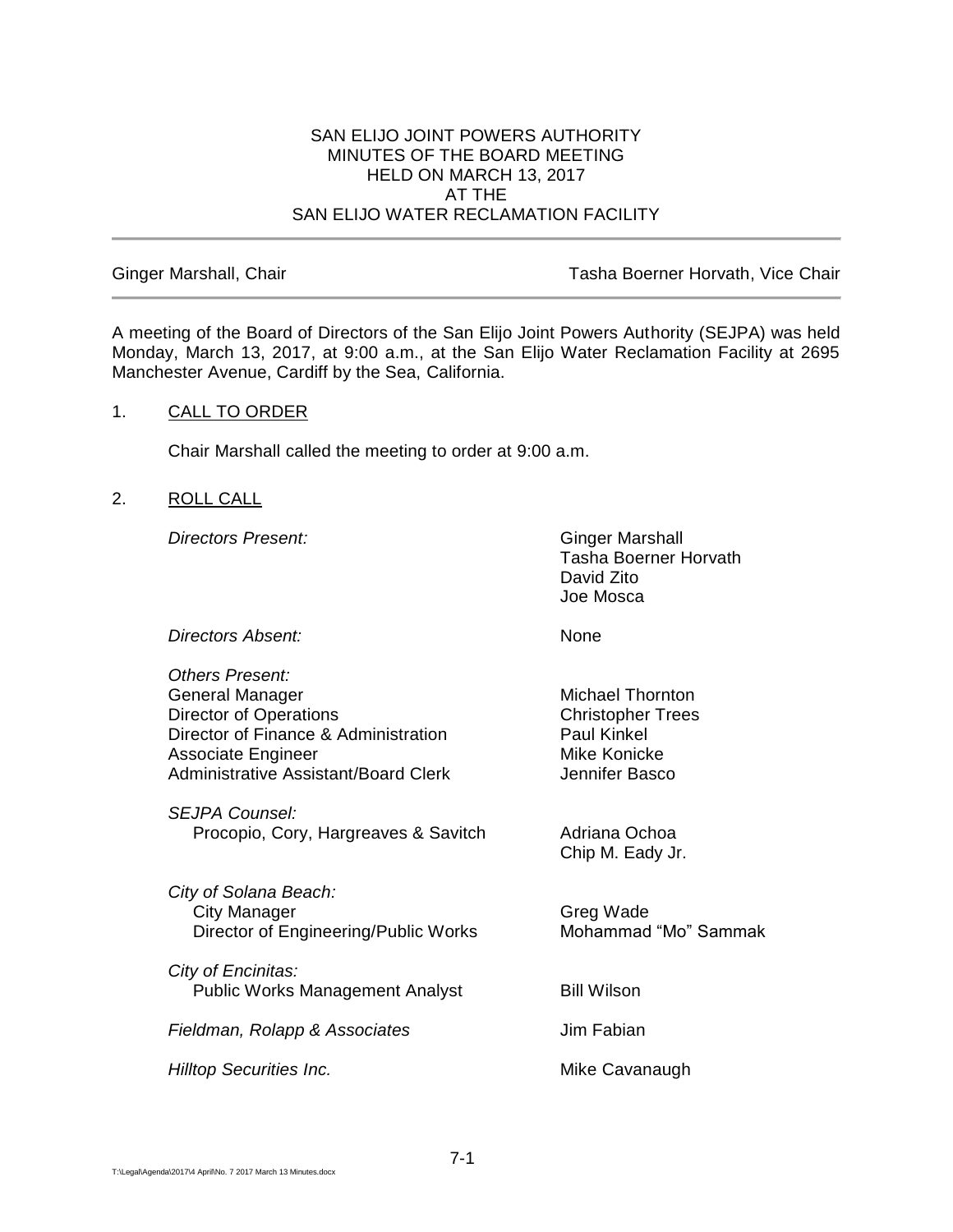*Roesling Nakamura Terada Architects* Ralph Roesling

Joe Mansfield

**San Diego County Water Authority Mark Stadler Mark Stadler** 

# 3. PLEDGE OF ALLEGIANCE

Chair Marshall led the Pledge of Allegiance.

# 4. ORAL COMMUNICATIONS

None

# 5. PRESENTATION OF AWARDS

General Manager Michael Thornton, along with Mark Stadler from the San Diego County Water Authority, presented to the Board of Directors, a grant check in the amount of \$327,385 for recycled water project funding through the IRWM Proposition 84 Rounds 1 and 2.

## 6. CONSENT CALENDAR

Chair Marshall removed Agenda Item No. 9, San Elijo Water Reclamation Facility Treated Effluent Flows – Monthly Report, from the Consent Calendar.

Moved by Board Member Zito and seconded by Chair Marshall to approve the Amended Consent Calendar.

| Agenda Item No. 7  | Approval of Minutes for the February 13, 2017 meeting                                    |
|--------------------|------------------------------------------------------------------------------------------|
| Agenda Item No. 10 | San Elijo Joint Powers Authority Recycled Water Program<br>- Monthly Report              |
| Agenda Item No. 11 | Construction Contract for Meter Valve and Air Vacuum<br><b>Valve Replacement Project</b> |

Motion carried with the following vote of approval:

| AYES:    | Marshall, Boerner Horvath, Zito, Mosca |
|----------|----------------------------------------|
| NOES:    | <b>None</b>                            |
| ABSENT:  | <b>None</b>                            |
| ABSTAIN: | <b>None</b>                            |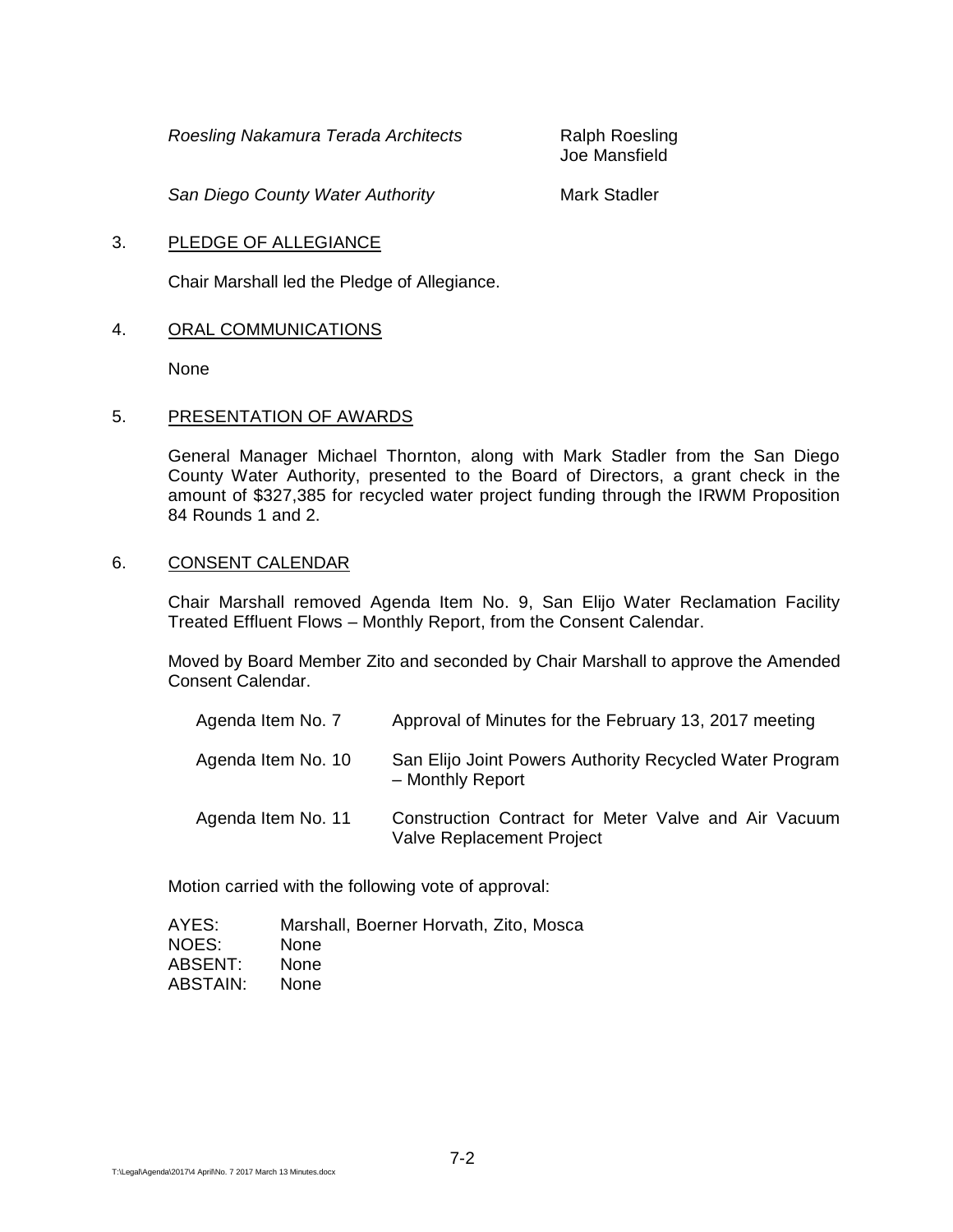Agenda Item No. 8 Approval for Payment of Warrants and Monthly Investment Report

Motion carried with the following vote of approval:

AYES: Marshall, Boerner Horvath, Zito NOES: None ABSENT: None ABSTAIN: Mosca

#### 12. ITEMS REMOVED FROM CONSENT CALENDAR

Agenda Item No. 9 – San Elijo Water Reclamation Facility Treated Effluent Flows – Monthly Report. General Manager Thornton reported that in January, the facility had a treatment process upset, which reduced treatment below permit requirements. Staff took active steps to address the issue including engaging Dr. Shane Trussell, an expert in wastewater treatment, to review our process and make recommendations. The State Water Resources Control Board was notified of the treatment process upset.

Moved by Board Member Zito and seconded by Vice Chair Boerner Horvath to:

- 1. Receive and file this treatment report documenting the recent NPDES permit violation; and
- 2. Authorize the General Manager to approve a contract with Trussell Technologies to evaluate nitrification options for an amount not to exceed \$59,600.

Motion carried with the following vote of approval:

AYES: Marshall, Boerner Horvath, Zito, Mosca NOES: None ABSENT: None ABSTAIN: None

#### 13. BOND FINANCING UPDATE

General Manager Thornton introduced SEJPA's bond financing team: Mike Cavenaugh with Hilltop Securities as underwriter, Jim Fabian with Fieldman, Rolapp & Associates (FRA) as financial advisor, and Chip Eady with Procopio as bond counsel and bond disclosure counsel. Mr. Thornton explained the difference between a competitive and a negotiated bond sale. Due to a volatile post-election bond market, FRA recommends the SEJPA issue bonds using a negotiated sale. Staff reviewed FRA's recommendation and agrees. The bond financing team has prepared a proposed schedule to issue bonds prior to the June 17, 2017 Federal Reserve meeting, which may help minimize the effects of a possible interest rate increase. The General Manager stated that staff will continue to communicate with the member agencies as part of the bond issue preparation.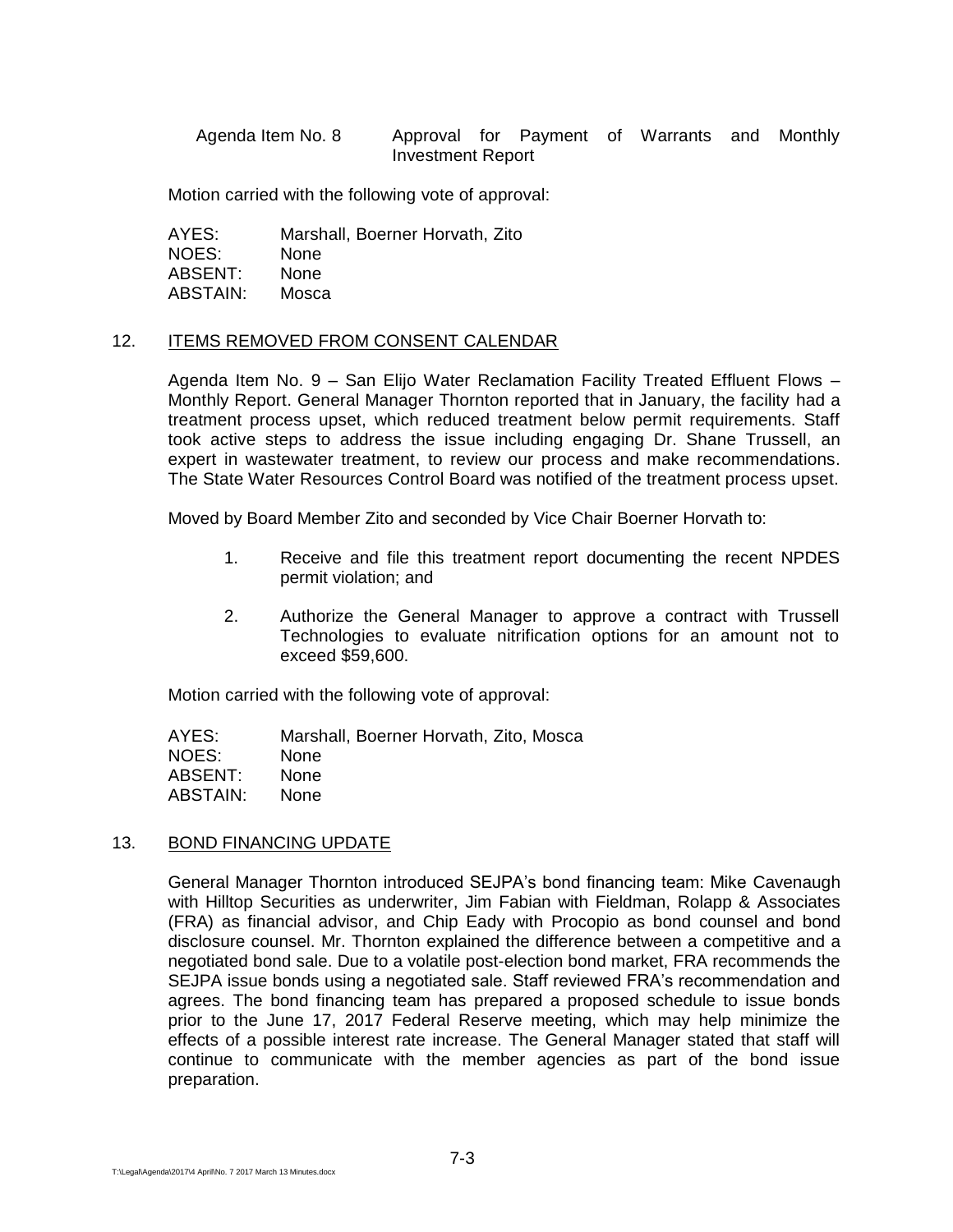Moved by Board Member Zito and seconded by Board Member Boerner Horvath to:

- 1. Authorize the General Manager to prepare legal documents for a negotiated bond sale for an amount not to exceed \$22.4 million for Wastewater and Recycled Water Infrastructure; and
- 2. Discuss and take action as appropriate.

Motion carried with the following vote of approval:

AYES: Marshall, Boerner Horvath, Zito, Mosca NOES: None ABSENT: None ABSTAIN: None

## 14. APPROVAL OF THE LOCAL PROJECT SPONSOR AGREEMENT FOR THE INTEGRATED WATER RESOURCE SOLUTIONS FOR THE CARLSBAD WATERSHED PROJECT

General Manager Thornton gave a brief background on Integrated Regional Water Management Planning (IRWMP), which was originally derived from Proposition 50 in 2002. The State of California has since encouraged integrated water resource planning on a regional basis through IRWM plans, and by making certain grant funding programs conditional upon activities contained in IRWMP's. Several such programs were authorized in 2006 by Proposition 84. Mr. Thornton stated that in 2010, the SEJPA submitted two projects for consideration to the Regional Water Management Group for the San Diego region's Round 1 Proposition 84 IRWM grant application, which were both selected for grant funding. In 2015 the SEJPA submitted for consideration the Coastal Conservation 101 Project (name later changed to Integrated Water Resource Solutions for Carlsbad Watershed), with project partners the cities of Encinitas and Solana Beach, San Dieguito Water District, Santa Fe Irrigation District, Olivenhain Municipal Water District, and the San Elijo Lagoon Conservancy. This project was selected for a \$2.5 million grant to expand recycled water service, implement urban runoff pollution control, conduct water quality monitoring associated with the San Elijo Lagoon, and provide educational outreach activities.

The General Manager stated that grant administration for the project is \$100,000 of which \$50,000 may be submitted for grant funding, and the remaining cost will be funded by the SEJPA. Hoch Consulting was recommended for grant administration by the General Manager. The General Manager also recommended retaining Dudek for professional services related to the recycled water pipeline on Requeza Street. Adequate funding is available for the \$39,910 Dudek recycled water pipeline design in the Recycled Water Capital Program Conveyance and Storage projects.

Moved by Board Member Mosca and seconded by Chair Marshall to:

1. Authorize the General Manager to execute the Local Project Sponsor Agreement;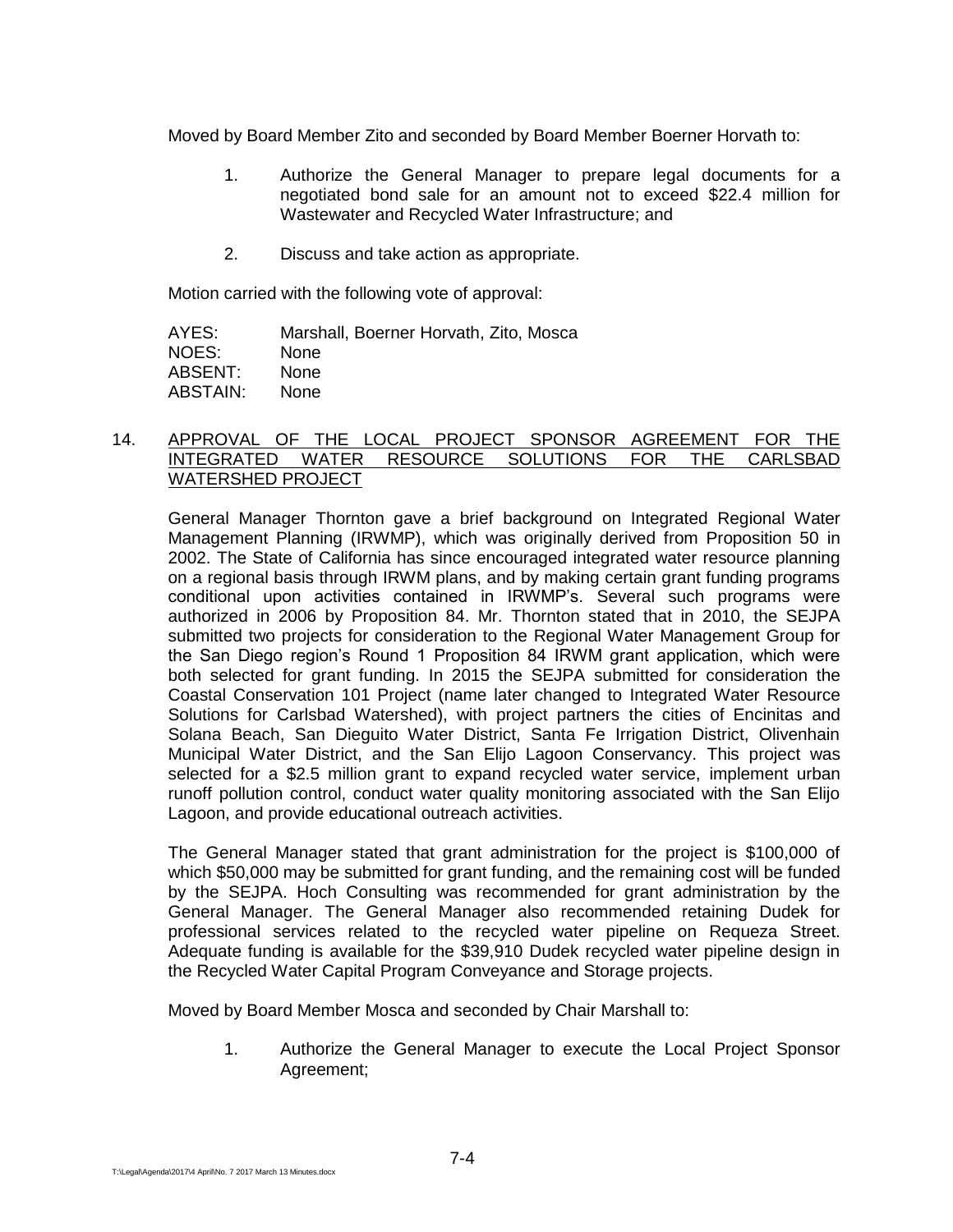- 2. Authorize the General Manager to execute a professional services agreement with Hoch Consulting for grant administration for an amount not to exceed \$100,000; and
- 3. Authorize the General Manager to execute a professional services agreement with Dudek for engineering services for an amount not to exceed \$39,910.

Motion carried with the following vote of approval:

| Marshall, Boerner Horvath, Zito, Mosca |
|----------------------------------------|
| <b>None</b>                            |
| <b>None</b>                            |
| <b>None</b>                            |
|                                        |

#### 15. PROFESSIONAL SERVICES AGREEMENT – ARCHITECTURAL SERVICES FOR BUILDING PROGRAM

General Manager Thornton stated that the 2015 Facility Plan identified significant deficiencies with the Administration and Operations buildings, which include seismic, fire suppression, ADA access, and other code issues. In addition, both buildings lack the necessary workspace for the current workforce. The SEJPA initiated a Building Improvement Program to develop options to replace or modernize the existing buildings. Roesling Nakamura Terada Architects, Inc. (RNT Architects) developed a Building Needs Assessment and a Building Alternatives Analysis. The findings of these studies were presented in the Preliminary Design Report and accepted by the Board of Directors in September 2016. Mr. Thornton informed the Board Members that the SEJPA requested proposals for completing final design and permitting; interviewed the top three firms; and ultimately selected RNT Architects based on their qualifications, team continuity, design concepts, experience, and project references.

The General Manager stated that the estimated building project cost is \$7.4 million. The SEJPA has budgeted approximately \$700,000 in capital funding. The agency proposed to obligate approximately \$552,400 for the design, permitting, and architectural services during construction. The remaining project costs are proposed to be financed through tax-free municipal bonds. The planned capital expenditure is incorporated into the member agencies' sewer rates and will not cause an unplanned increase.

Moved by Board Member Zito and seconded by Board Member Mosca to:

- 1. Authorize General Manager to execute professional services agreement with Roesling, Nakamura, Terada Architects for an amount not to exceed \$507,400; and
- 2. Authorize General Manager to execute professional services agreements for ancillary civil, geotechnical, mechanical, and surveying services associated with the project not to exceed \$45,000.